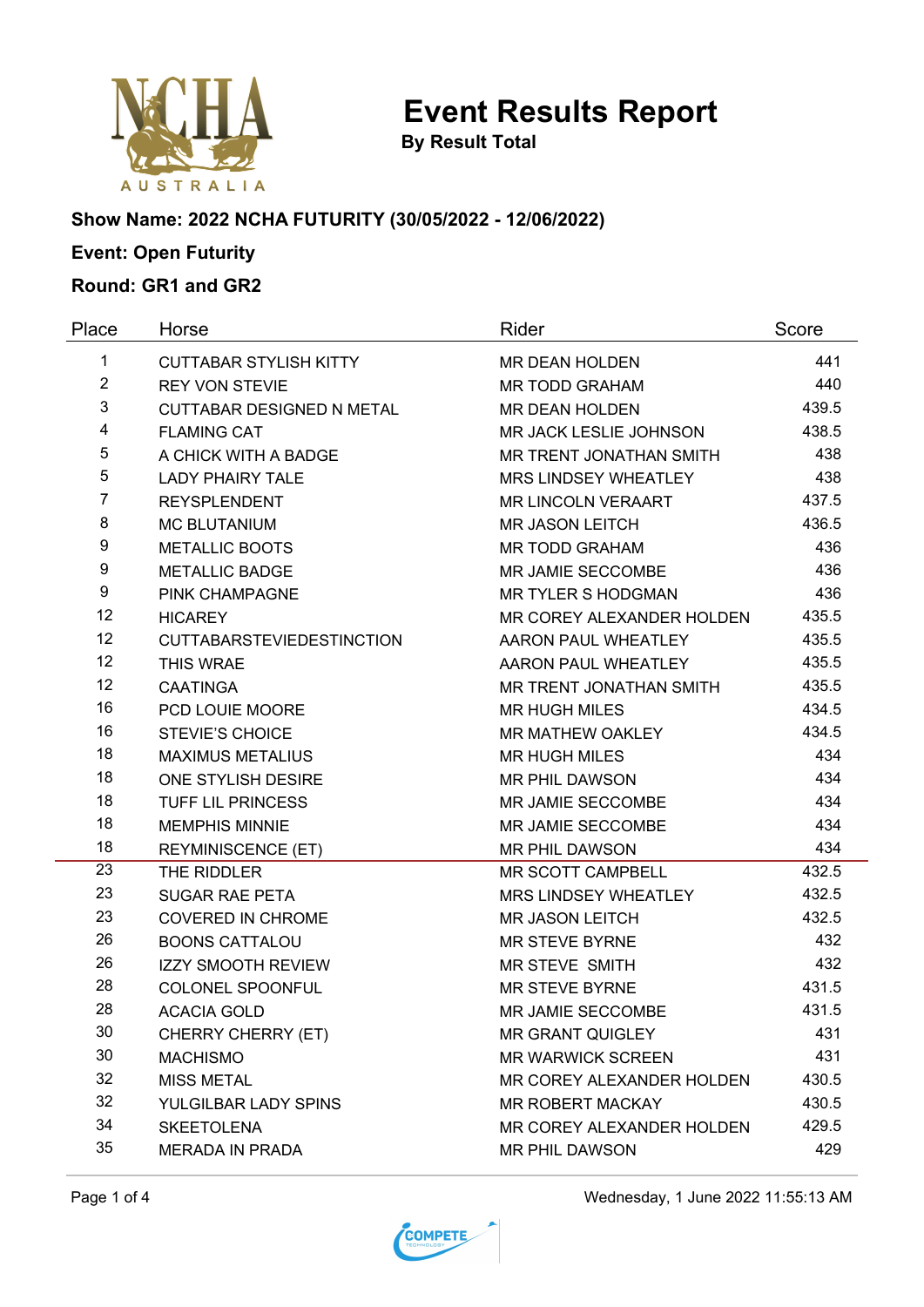

**By Result Total**

#### **Show Name: 2022 NCHA FUTURITY (30/05/2022 - 12/06/2022)**

# **Event: Open Futurity**

## **Round: GR1 and GR2**

| Place | Horse                     | Rider                      | Score |
|-------|---------------------------|----------------------------|-------|
| 36    | <b>BEAUTIFUL CRAZY</b>    | <b>MR ISAAC WESTERHUIS</b> | 428   |
| 36    | <b>PLAYFUL</b>            | <b>MR TODD GRAHAM</b>      | 428   |
| 38    | <b>HAVVA BREAK POP</b>    | MR COREY ALEXANDER HOLDEN  | 426.5 |
| 39    | <b>LOCK IT UP CAT</b>     | <b>MR WARWICK SCREEN</b>   | 424   |
| 40    | <b>HARD N UP</b>          | <b>MR DEAN ROGAN</b>       | 423.5 |
| 40    | <b>STEVIE NIX</b>         | <b>MR HUGH MILES</b>       | 423.5 |
| 42    | ONE TIME BLUES (ET)       | MR COREY ALEXANDER HOLDEN  | 423   |
| 42    | ONE TOO MANY              | NICHOLAS SMITH             | 423   |
| 42    | SIDE CHIC                 | <b>MR PETER RYAN</b>       | 423   |
| 42    | <b>STYLISH LIL TIGER</b>  | MR TRENT JONATHAN SMITH    | 423   |
| 46    | <b>SHEZA STARGUN</b>      | MR SCOTT CAMPBELL          | 420   |
| 46    | WHO SHOT THE CAT          | MR PETE KENNEDY            | 420   |
| 48    | <b>KIT KAT BLUE</b>       | <b>MR PETER RYAN</b>       | 419   |
| 48    | <b>BEACH CRICKET</b>      | <b>MR PHIL DAWSON</b>      | 419   |
| 50    | <b>METAL IMAGE</b>        | MR MATTHEW TREVOR BARBOUR  | 418   |
| 50    | <b>ZIGTALLIC</b>          | MR MATHEW OAKLEY           | 418   |
| 50    | <b>BC ALL STEEL</b>       | <b>MR GRANT QUIGLEY</b>    | 418   |
| 53    | SAN J LIL ITTY (ET)       | MR ROB HODGMAN             | 417   |
| 54    | TAP N GO                  | <b>MR BEN O'REILLY</b>     | 416.5 |
| 55    | SEE A HAWK                | MR TYLER S HODGMAN         | 415   |
| 55    | <b>LADY CHISUM DRIVE</b>  | MR STEVE SMITH             | 415   |
| 57    | <b>CATTY LINK</b>         | MR WAYNE BAUMANN           | 414   |
| 58    | <b>LITTLE TOWN FLIRT</b>  | MR STEVE SMITH             | 412   |
| 59    | PLAYIN IN THE SAND        | MR DEAN HOLDEN             | 410.5 |
| 60    | <b>PINKALLOU</b>          | <b>MR FRANK GREEN</b>      | 409.5 |
| 61    | <b>SHADES OF METALLIC</b> | <b>MR JASON LEITCH</b>     | 409   |
| 61    | PRETTY N STYLISH          | MR ISAAC WESTERHUIS        | 409   |
| 63    | PETAS SUGAR MAN           | PAUL BEATH                 | 408.5 |
| 63    | YULGILBAR LIMITED EDITION | MR TODD GRAHAM             | 408.5 |
| 65    | <b>DURABELLE</b>          | <b>MR WARWICK SCREEN</b>   | 408   |
| 66    | <b>FIRST CLASS CHISUM</b> | <b>MR LINCOLN VERAART</b>  | 405   |
| 66    | <b>BAD TO THE BONE</b>    | MR STEVE SMITH             | 405   |
| 68    | <b>METICULOUS</b>         | <b>MR PHIL DAWSON</b>      | 403.5 |
| 69    | <b>ERIN METALLIC MAC</b>  | MR PHILLIP JOHN SMITH      | 402   |
| 70    | <b>DIRTY DEEDS</b>        | MR MATHEW OAKLEY           | 401.5 |

Page 2 of 4 Wednesday, 1 June 2022 11:55:13 AM

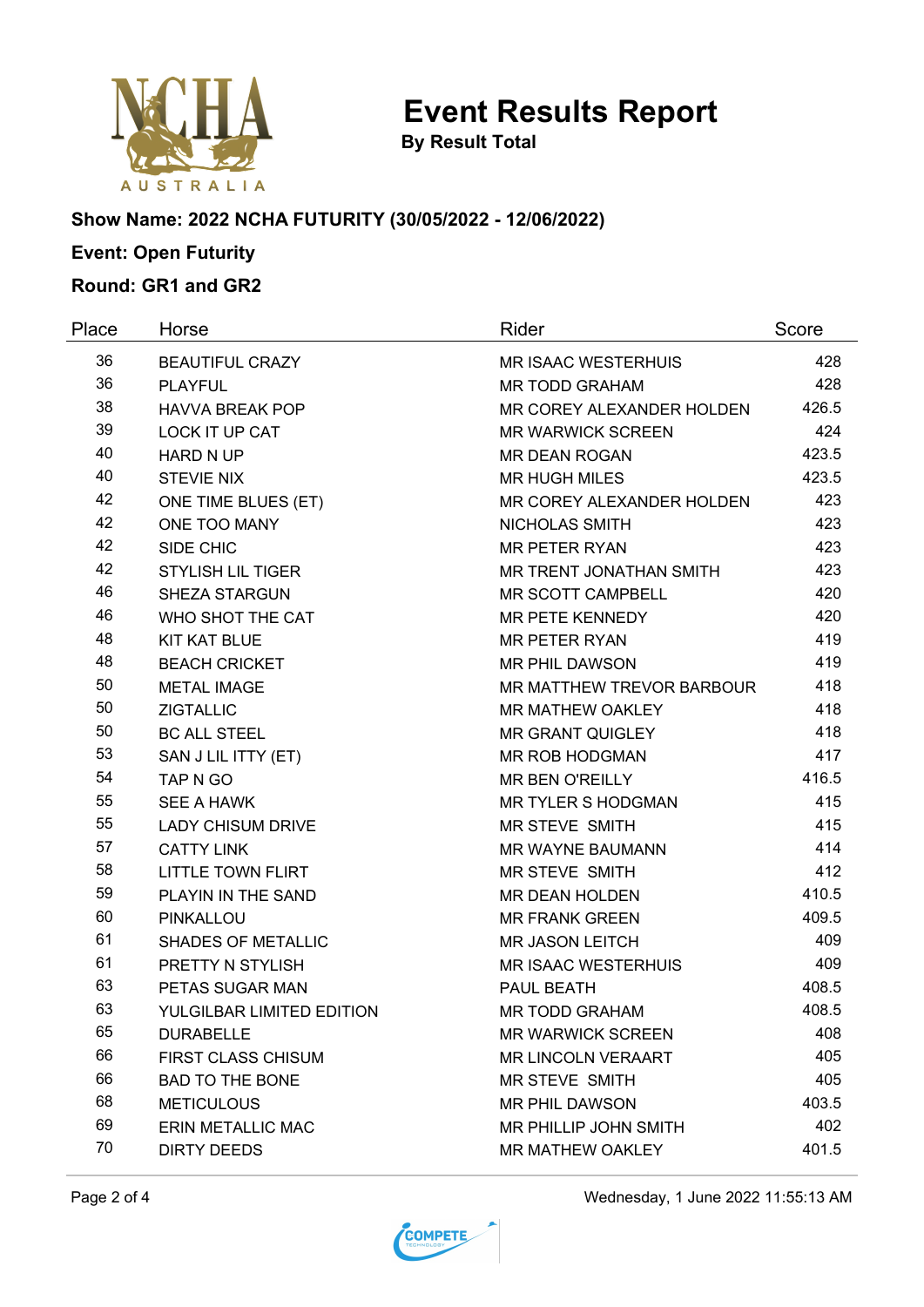

**By Result Total**

#### **Show Name: 2022 NCHA FUTURITY (30/05/2022 - 12/06/2022)**

# **Event: Open Futurity**

## **Round: GR1 and GR2**

| Place | Horse                           | Rider                            | Score |
|-------|---------------------------------|----------------------------------|-------|
| 71    | IM A ROYAL ON THE PROWL         | MR TRENT JONATHAN SMITH          | 400   |
| 72    | <b>REY VON FLAME</b>            | MRS LINDSEY WHEATLEY             | 399   |
| 73    | DUAL PEP REY VON                | <b>MR ABE GRAHAM</b>             | 397   |
| 74    | <b>BUTTERFLY EFFECT</b>         | MR JACKSON R GRAY                | 395   |
| 74    | <b>EDDIE FINNIGAN</b>           | MR TRENT JONATHAN SMITH          | 395   |
| 74    | <b>TASSA BOON</b>               | <b>MR JIM VICKERY</b>            | 395   |
| 77    | SHORTY OAKIE CAT                | <b>MR MICHAEL MCKEOWN</b>        | 394   |
| 77    | SAN J LIL ITTY BITTY            | <b>MR ROB HODGMAN</b>            | 394   |
| 77    | SPLENDOUR IN THE GRASS          | <b>MR ISAAC WESTERHUIS</b>       | 394   |
| 80    | <b>MAXI BRAKES</b>              | <b>MRS TRUDY HOLDEN</b>          | 391   |
| 80    | <b>SIX BELLS</b>                | <b>MR CASEY TONES</b>            | 391   |
| 80    | <b>REYNING POPPYCAT</b>         | <b>MR HUGH MILES</b>             | 391   |
| 83    | ERIN BOOM BOOM                  | <b>MISS KRISTA MOORE</b>         | 389   |
| 83    | <b>DARA GRASSHOPPER</b>         | MRS LINDSEY WHEATLEY             | 389   |
| 85    | <b>POLARIS SPIN</b>             | <b>MR TYLER S HODGMAN</b>        | 388   |
| 86    | SPOONFULA BUBBLEGUM             | <b>MR BENJAMIN LOADES</b>        | 385   |
| 87    | <b>NOWISEEU</b>                 | <b>MR ROB HODGMAN</b>            | 384   |
| 87    | <b>REYS YA KITTY</b>            | <b>MR LINCOLN VERAART</b>        | 384   |
| 89    | <b>SANNDUNE</b>                 | MR PHILLIP JOHN SMITH            | 381   |
| 89    | <b>SWEET CHILLI FLO</b>         | <b>MR JIM VICKERY</b>            | 381   |
| 91    | <b>STEVIE ON TAP</b>            | <b>MR CASEY TONES</b>            | 380   |
| 92    | <b>NINE TAILS SMART</b>         | <b>MR JACKSON R GRAY</b>         | 374   |
| 93    | <b>ROYAL KING COLE</b>          | <b>MR DEAN HOLDEN</b>            | 370   |
| 94    | SMART METALLIC JANE             | MR ABE GRAHAM                    | 369   |
| 95    | <b>WILUNAS LAST SHOT</b>        | MR WAYNE BAUMANN                 | 365   |
| 96    | <b>REYV ON REYLENE</b>          | <b>MR MATTHEW TREVOR BARBOUR</b> | 363   |
| 97    | <b>ROSIES PLAYGIRL</b>          | <b>MR CASEY TONES</b>            | 360   |
| 98    | <b>HITTHEBREYKS</b>             | <b>MR LINCOLN VERAART</b>        | 217   |
| 98    | <b>METALLIC SPIDER</b>          | MR TODD GRAHAM                   | 217   |
| 100   | KOONAMARA JUSTA STARGUN         | MR SCOTT CAMPBELL                | 216.5 |
| 101   | <b>ELLASLIECHISUMSBOONSHINE</b> | MR COREY ALEXANDER HOLDEN        | 216   |
| 102   | MISS LORENA WOOD                | <b>MR GRANT QUIGLEY</b>          | 213   |
| 103   | <b>BOONS SHOWTIME</b>           | <b>MR GRANT SIMON</b>            | 212.5 |
| 103   | ROSALIES FINAL WISH             | MR COREY ALEXANDER HOLDEN        | 212.5 |
| 105   | <b>BOON SUGAR</b>               | <b>MR JIM VICKERY</b>            | 210   |

Page 3 of 4 Wednesday, 1 June 2022 11:55:13 AM